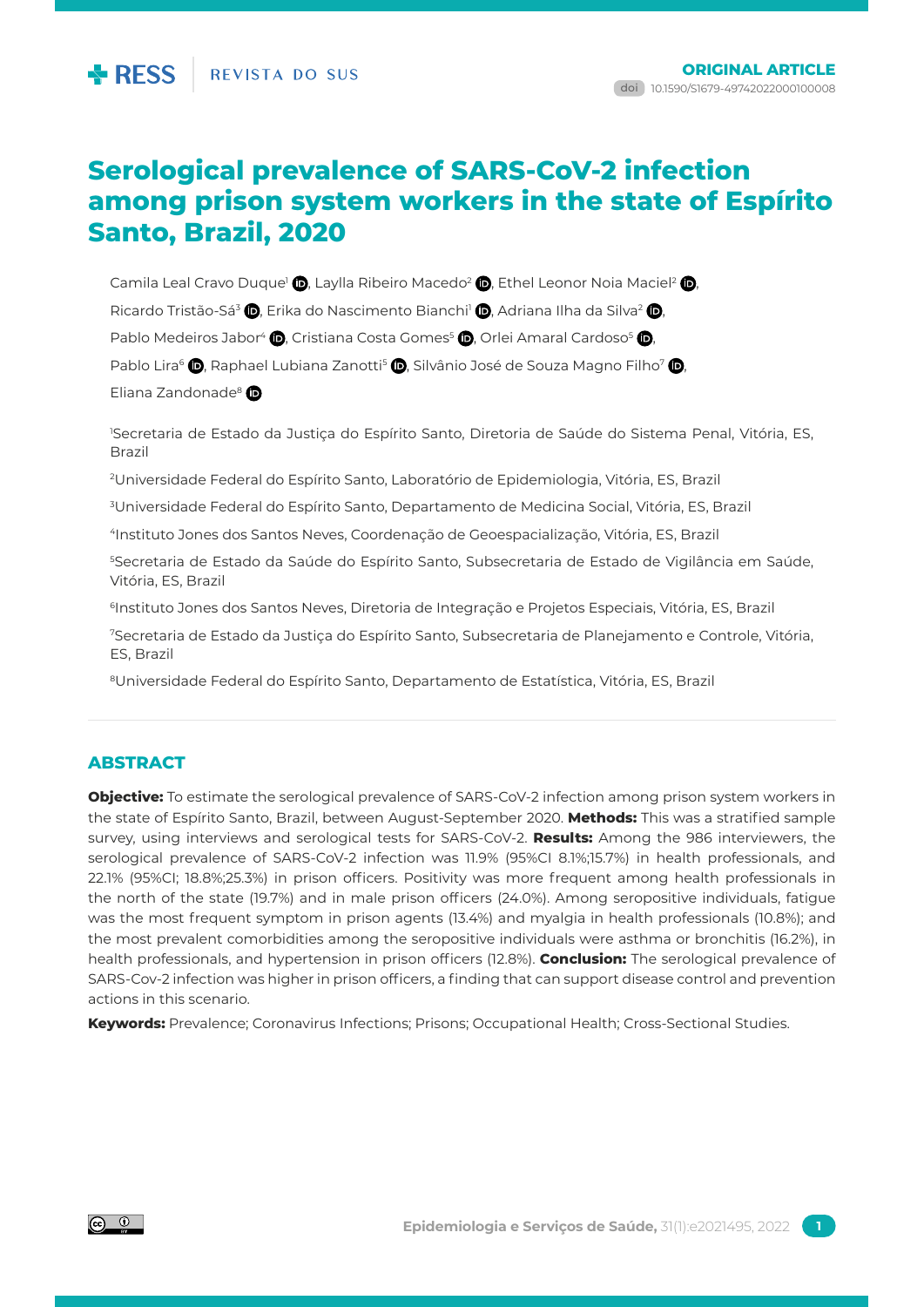### **Introduction**

One year after the World Health Organization (WHO) declared the COVID-19 outbreak a pandemic, in March 2020, it could be seen that some population groups, such as black people and individuals with lower income and schooling, have been shown to be more vulnerable to deaths due to SARS-CoV-2.<sup>1.2</sup>

In addition, individuals in confined spaces with potential agglomeration of people are more exposed to contagion and the spread of the virus.<sup>3</sup> As such, prison environment provide the ideal conditions that potentially facilitate the spread of COVID-19,<sup>3</sup> given the precarious situation that Brazilian prison system has been facing, described as poorly maintained places, with little or no ventilation, in addition to the problem of chronic overcrowding.4

Data from the Conselho Nacional de Justiça (CNJ), disclosed by the Departmento Penitenciário Nacional (DEPEN), showed that not only persons deprived of liberty (PDL) have been pointed out as the most vulnerable group affected by COVID-19, but also professionals working in these spaces, such as health professionals; and prison and administrative officers.<sup>5</sup>

As of February 22, 2021, 62,459 tests were performed and 15,450 cases of COVID-19 were diagnosed in Brazilian prison system workers, of whom 112 died. Regarding the Federative Units, São Paulo state accounted for the highest number of cases (2,751), while Rio Grande do Sul state had the lowest occurrence.13 The South region of Brazil had the lowest percentage of deaths related to the disease, 5.4%, and the Southeast region accounted for 46.6% of deaths from COVID-19 in the country. In the state of Espírito Santo, Southeast region, 835 cases in prison system workers and three deaths due to the disease had been reported until then.<sup>5</sup>

| <b>Study contributions</b>          |                                                                                                                                                                                                                                                           |  |  |  |  |  |
|-------------------------------------|-----------------------------------------------------------------------------------------------------------------------------------------------------------------------------------------------------------------------------------------------------------|--|--|--|--|--|
| <b>Main results</b>                 | Among 986 prison system<br>workers in Espírito Santo,<br>the serological prevalence of<br>SARS-CoV-2 infection was 11.9%<br>(95%CI 8.1%;15.7%) in health<br>professionals, and 22.1% (95%CI<br>18.8%;25.3%) in prison officers.                           |  |  |  |  |  |
| <b>Implications</b><br>for services | The knowledge of the<br>serological indicators related<br>to workers in the prison<br>environment, enables the<br>managers of these institutions<br>to implement and qualify<br>actions aimed at coping with<br>the COVID -19 pandemic.                   |  |  |  |  |  |
| <b>Perspectives</b>                 | Reflections on the weaknesses<br>of the prison system can<br>contribute to the improvement<br>of sanitary conditions observed<br>in prison settings, evidencing<br>the need to ensure the<br>maintenance of the health and<br>well-being of prison staff. |  |  |  |  |  |

An international study on data from the COVID Prison Project, regarding the period between April 2020 and January 2021, showed that prison staff reported higher rates of COVID-19 compared to the general population, and close to that observed in the PDL from the countries studied.6

Thus, it is extremely important to know this reality, in order for the health and/or security institutions to develop strategies aimed at controlling COVID-19 transmission in those places and, consequently, protecting the health of people deprived of liberty, prison staff, health professionals, lawyers or justice professionals, or any individual who enters the prison, in addition to the general community.7

This study aimed to estimate the serological prevalence of SARS-CoV-2 infection among the prison system workers in the state of Espírito Santo, Brazil.

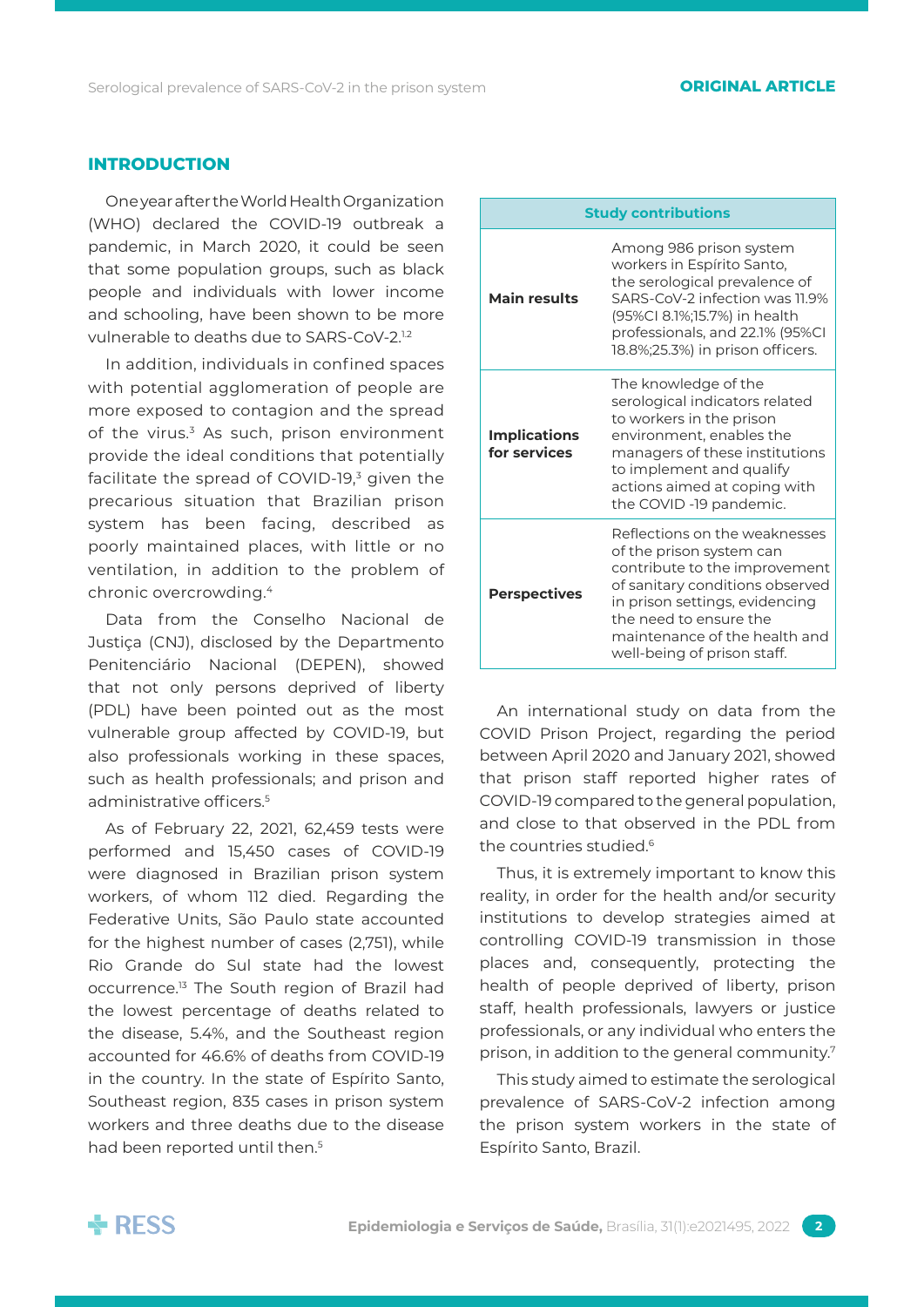### **Methods**

This was a cross-sectional study, using data from a population-based survey,<sup>8</sup> with quota sampling, conducted in prisons in the state of Espírito Santo, stratified according to the categories of workers such as 'health professionals' and 'prison officers'.

The study was conducted between August 3<sup>1st</sup> and September 4<sup>th</sup>, 2020, and had as target population professionals working in the 34 prisons in Espírito Santo state, distributed over 13 municipalities in the state. 441 health professionals and 3,101 prison officers worked in those units.

For the calculation of the sample, we took into consideration the population size described, an expected prevalence of COVID-19 of 10%, sampling error of 2 percentage points and 5% confidence level. The minimum sizes defined for the sample were 293 health professionals and 667 prison officers. They were proportionally calculated according to the number of health professionals and prison officers in each prison unit.

One week before the beginning of this study, according to a list of names provided by the Prison System Administration of the state of Espírito Santo, we selected those who would take part in the study at random, considering the two categories of workers. At this stage of the process, there was around a 40% increase in the number of participants included in the study, in order to compensate for any absences or leave, or alternating work shift.

An application was developed on the ArcGIS Online Platform software, in order to be installed on mobile devices and it could be used offline, which allowed data collection in the prisons. At the end of each application day, the devices were connected to the internet and the technical team immediately received the data package collected on that journey.

A research monitoring panel was developed for each of the prisons, in order to monitor which units were close to or had already achieved the goals for each of the profiles addressed in the survey – prison officers and health professionals working in the state prison system.

The interviewers were trained in the performance of blood test, which was performed with a blood sample collected using digital puncture. Immunochromatographic rapid test for detecting IgM and IgG antibodies, MedLevensohn brand, Agência Nacional de Vigilância Sanitária (Anvisa) registration No. 80560310056, was used. The result was estimated based on the observation of the markers, according to the amount of time specified by the manufacturer. In case of doubts regarding the interpretation, the tests were repeated and forwarded to the medical team responsible for the research. The test was considered positive - IgG or IgM; however, information on which of the two markers had a positive result was not available to the authors.

The interviewers received all personal protective equipment (PPE) recommended by the Anvisa for possible contact with people with COVID-19, in addition to other necessary items, such as cell phones and alcohol, and also other materials used in serological surveys, provided by the Espírito Santo State Department of Health.

In addition to COVID-19 testing, information was collected from the participants using a face-to-face interview with closed-ended questions. As such, the following variables were selected and categorized:

- a) sex (male; female);
- b) age group (in years: up to 30; 31 to 40; 41 to 50; 51 and more);
- c) schooling (complete high school; incomplete higher education; complete higher education; master's degree);
- d) race/skin color (Asian; White; Indigenous; Brown; Black);
- e) number of COVID-19 symptoms in the last 15 days (none; 1; 2; 3 or more);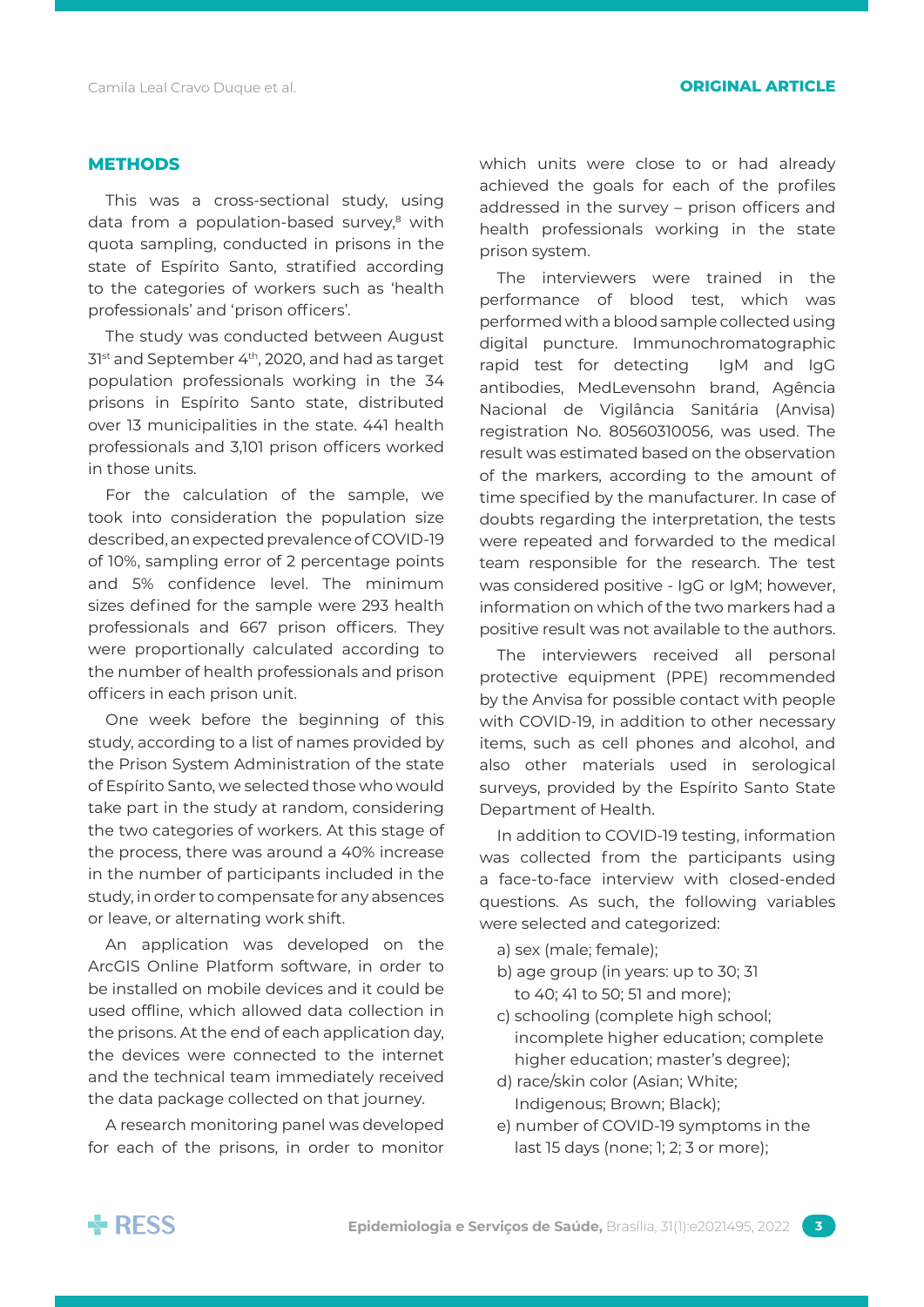- f) access to the health services in the last 15 days (no; yes);
- g) hand hygiene habits (no; yes);
- h) use of public transportation to commute to work (no; yes);
- i) frequency of daily use of public transportation to commute to work (does not use; up to 3 times a day; 4 times a day or more);
- j) average daily commute time using public transportation (does not use; less than 30 minutes; between 30 and 60 minutes; more than 60 minutes); and k) workload (in hours: 20; 30; 40).

The information was stored in a database, and the statistical analysis was performed using the Statistical Package for the Social Science (SPSS), version 20.0. Prevalence and respective 95% confidence intervals (95%CI) were estimated. The differences between exposure variables and COVID-19 seropositivity, stratified for health professionals and prison officers, was analyzed using Pearson's chi-square test, or Fisher's exact test. The level of significance adopted was 5%.

All individuals selected for the sample in the prison units were informed about the objective of this study, risks and benefits involved, along with advice on preventive measures. The material for serology tests and data were collected after the participants signed the Free and Informed Consent Form. All individuals who had been tested, received the result a few minutes after its performance. Positive cases were reported and referred to the Municipal Health Services for clinical evaluation. All biosafety measures were taken in order to ensure the health of field workers. The study was approved by the Human Research Ethics Committee, Center for Health Sciences of the Universidade Federal do Espírito Santo (CEP/ CCS/UFES): Opinion No. 4,209,127, issued on August 12, 2020.

# **Results**

986 individuals working in the prison system in the state of Espírito Santo took part in the survey: 311 health professionals and 675 prison officers. There were no refusals to participate in the study.

The majority of the health professionals who took part in the study worked in prisons in the metropolitan region of Vitória, capital city of Espírito Santos (61.7%), closed regime (90.7%), were female (76.8%), aged between 31 and 40 years (41.3%), had complete higher education (43.5%) and self-reported Brown race/skin color (44.8%). Among prison officers, most of them worked in prisons in the metropolitan region of Vitória (59.4%), closed regime (89.5%), were male (76.1%), aged between 31 and 40 years (54.8%), had complete higher education (45.5%) and self-reported Brown race/skin color (49.9%) (Table 1).

The prevalence of positive cases was 11.9% (95%CI 8.1%;15.7%) among health professionals, and 22.1% (95%CI 18.8%;25.3%) among prison officers.

Positive cases for SARS-CoV-2 were more frequent among health professionals in the north region of Espírito Santo (19.7%) and in male prison officers (24.0%). In both groups of workers, the outcome was associated with lower education (complete high school) (Table 1).

Most health professionals and prison officers had no symptoms (67.5% of health professionals and 64.9% of prison officers) and had not sought health care in the last 15 days (77.5% of health professionals and 83.8% of prison officers) did not have comorbidities (73.6% of health professionals and 77.8% of prison officers), reported hand hygiene habits (99.0% of health professionals and 98.2% of prison agents), did not use public transportation to commute to work (61.0% of health professionals and 90.1% of prison officers) and had a weekly workload of 40

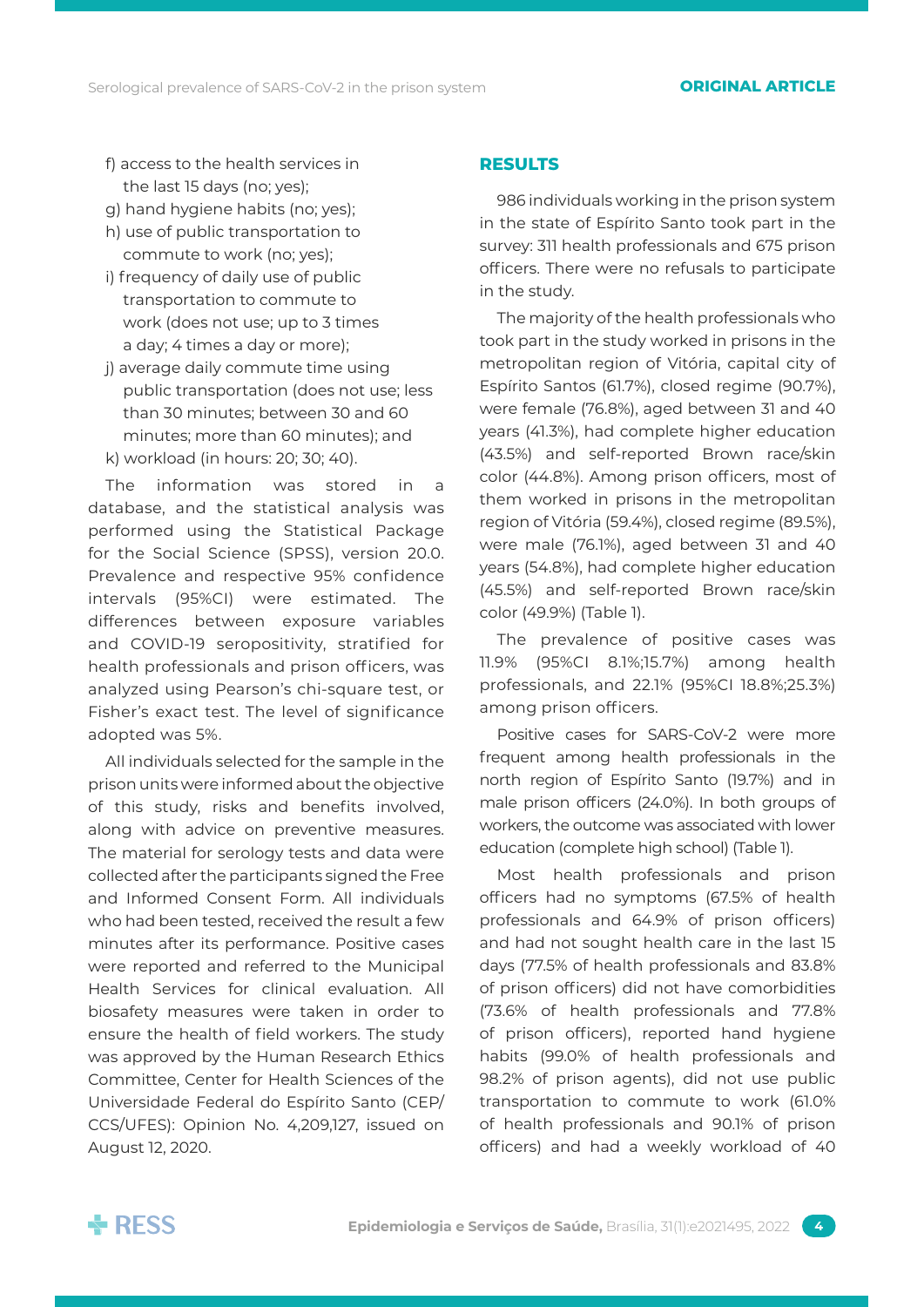# **Table 1 – Distribution of sociodemographic characteristics of health professionals and prison officers, according to the result of SARS-CoV-2 rapid test, Espírito Santo state, 2020**

|                      |                                       | <b>Health professional</b><br>$N = 311a$ |                          |                         |                      | <b>Prison officer</b><br>$N = 675$ <sup>a</sup> |                           |                                 |                      |  |
|----------------------|---------------------------------------|------------------------------------------|--------------------------|-------------------------|----------------------|-------------------------------------------------|---------------------------|---------------------------------|----------------------|--|
|                      | <b>Variable Category</b>              | <b>Positive</b>                          | <b>Negative</b>          | <b>Total</b>            |                      | <b>Positive</b>                                 | <b>Negative</b>           | <b>Total</b>                    |                      |  |
|                      |                                       | n (%)                                    | n (%)                    | n (%)                   | p-value <sup>b</sup> | n (%)                                           | n (%)                     | n (%)                           | p-value <sup>b</sup> |  |
|                      | <b>Prison location (region)</b>       |                                          |                          |                         |                      |                                                 |                           |                                 |                      |  |
|                      | Metropolitan                          | 14<br>(7.3)<br>18                        | 178<br>(92.7)<br>73      | 192<br>(61.7)<br>91     | 0.006                | 86<br>(21.4)<br>50                              | 315<br>(78.6)<br>143      | 401<br>(59.4)<br>193            | 0.178                |  |
|                      | North                                 | (19.7)<br>5                              | (80.3)<br>23             | (29.3)<br>28            |                      | (25.9)<br>13                                    | (74.1)<br>68              | (28.6)<br>81                    |                      |  |
|                      | South                                 | (17.9)                                   | (82.1)                   | (9.0)                   |                      | (16.0)                                          | (84.0)                    | (12.0)                          |                      |  |
| <b>Prison regime</b> |                                       |                                          |                          |                         |                      |                                                 |                           |                                 |                      |  |
|                      | Closed                                | 35<br>(12.4)<br>$\overline{2}$           | 247<br>(87.6)<br>27      | 282<br>(90.7)<br>29     | 0.382c               | 139<br>(23.0)<br>10                             | 465<br>(77.0)<br>61       | 604<br>(89.5)<br>71             | 0.086                |  |
|                      | Open                                  | (6.9)                                    | (93.1)                   | (9.3)                   |                      | (14.1)                                          | (85.9)                    | (10.5)                          |                      |  |
| <b>Sex</b>           |                                       |                                          |                          |                         |                      |                                                 |                           |                                 |                      |  |
|                      | Female                                | 31<br>(13.0)<br>6                        | 208<br>(87.0)<br>66      | 239<br>(76.8)<br>72     | 0.287                | 24<br>(15.0)<br>123                             | 136<br>(85.0)<br>388      | 160<br>(23.9)<br>511            | 0.022                |  |
|                      | Male                                  | (8.3)                                    | (91.7)                   | (23.2)                  |                      | (24.0)                                          | (76.0)                    | (76.1)                          |                      |  |
|                      | Age group (in years)                  |                                          |                          |                         |                      |                                                 |                           |                                 |                      |  |
|                      | $\leq 30$                             | 13<br>(11.3)                             | 102<br>(88.7)            | 115<br>(37.1)           | 0.543c               | 9<br>(19.1)                                     | 38<br>(80.9)              | 47<br>(7.0)                     | 0.665                |  |
|                      | $31 - 40$                             | 14<br>(10.9)<br>9                        | 114<br>(89.1)<br>42      | 128<br>(41.3)<br>51     |                      | 77<br>(20.9)<br>50                              | 292<br>(79.1)<br>158      | 369<br>(54.8)<br>208            |                      |  |
|                      | $41 - 50$<br>$\geq$ 51                | (17.7)<br>Т.                             | (82.3)<br>15             | (16.4)<br>16            |                      | (24.0)<br>13                                    | (76.0)<br>36              | (30.9)<br>49                    |                      |  |
|                      |                                       | (6.3)                                    | (93.7)                   | (5.2)                   |                      | (26.5)                                          | (73.5)                    | (7.3)                           |                      |  |
| <b>Schooling</b>     |                                       |                                          |                          |                         |                      |                                                 |                           |                                 |                      |  |
|                      | Complete<br>high school<br>Incomplete | 11<br>(20.0)                             | 44<br>(80.0)             | 55<br>(17.8)            | 0.012 <sup>c</sup>   | 52<br>(28.7)                                    | 129<br>(71.3)             | 181<br>(26.9)                   | 0.025                |  |
|                      | higher<br>education                   | 3<br>(15.8)                              | 16<br>(84.2)             | 19<br>(6.1)             |                      | 15<br>(16.3)                                    | 77<br>(83.7)              | 92<br>(13.6)                    |                      |  |
|                      | Complete<br>higher<br>education       | 14<br>(10.4)                             | 121<br>(89.6)            | 135<br>(43.5)           |                      | 64<br>(20.9)                                    | 243<br>(79.1)             | 307<br>(45.5)                   |                      |  |
|                      | Master's<br>degree                    | 8<br>(7.9)                               | 93<br>(92.1)             | 101<br>(32.6)           |                      | 17<br>(18.1)                                    | 77<br>(81.9)              | 94<br>(14.0)                    |                      |  |
| Race/skin color      |                                       |                                          |                          |                         |                      |                                                 |                           |                                 |                      |  |
|                      | Yellow                                | T<br>(33.3)                              | $\overline{2}$<br>(66.7) | $\mathfrak{Z}$<br>(1.0) | 0.022c               | (0.0)                                           | $\overline{4}$<br>(100.0) | $\overline{4}$<br>(0.6)         | 0.472c               |  |
|                      | White                                 | 7<br>(5.5)                               | 120<br>(94.5)            | 127<br>(41.0)           |                      | 45<br>(20.1)                                    | 179<br>(79.9)<br>4        | 224<br>(33.2)<br>$\overline{4}$ |                      |  |
|                      | Indigenous                            | (0.0)                                    | (0.0)                    | (0.0)                   |                      | (0.0)                                           | (100.0)                   | (0.6)                           |                      |  |
|                      | Brown                                 | 25<br>(18.0)                             | 114<br>(82.0)            | 139<br>(44.8)           |                      | 81<br>(24.0)                                    | 256<br>(76.0)             | 337<br>(49.9)                   |                      |  |
|                      | <b>Black</b>                          | 4<br>(9,7)                               | 37<br>(90,3)             | 41<br>(13,2)            |                      | 23<br>(21,7)                                    | 83<br>(78, 3)             | 106<br>(15,7)                   |                      |  |

a) Total number of respondents; this total may be different for some variables, due to non-response; b) Pearson chi-square test; c) Fisher's exact test.

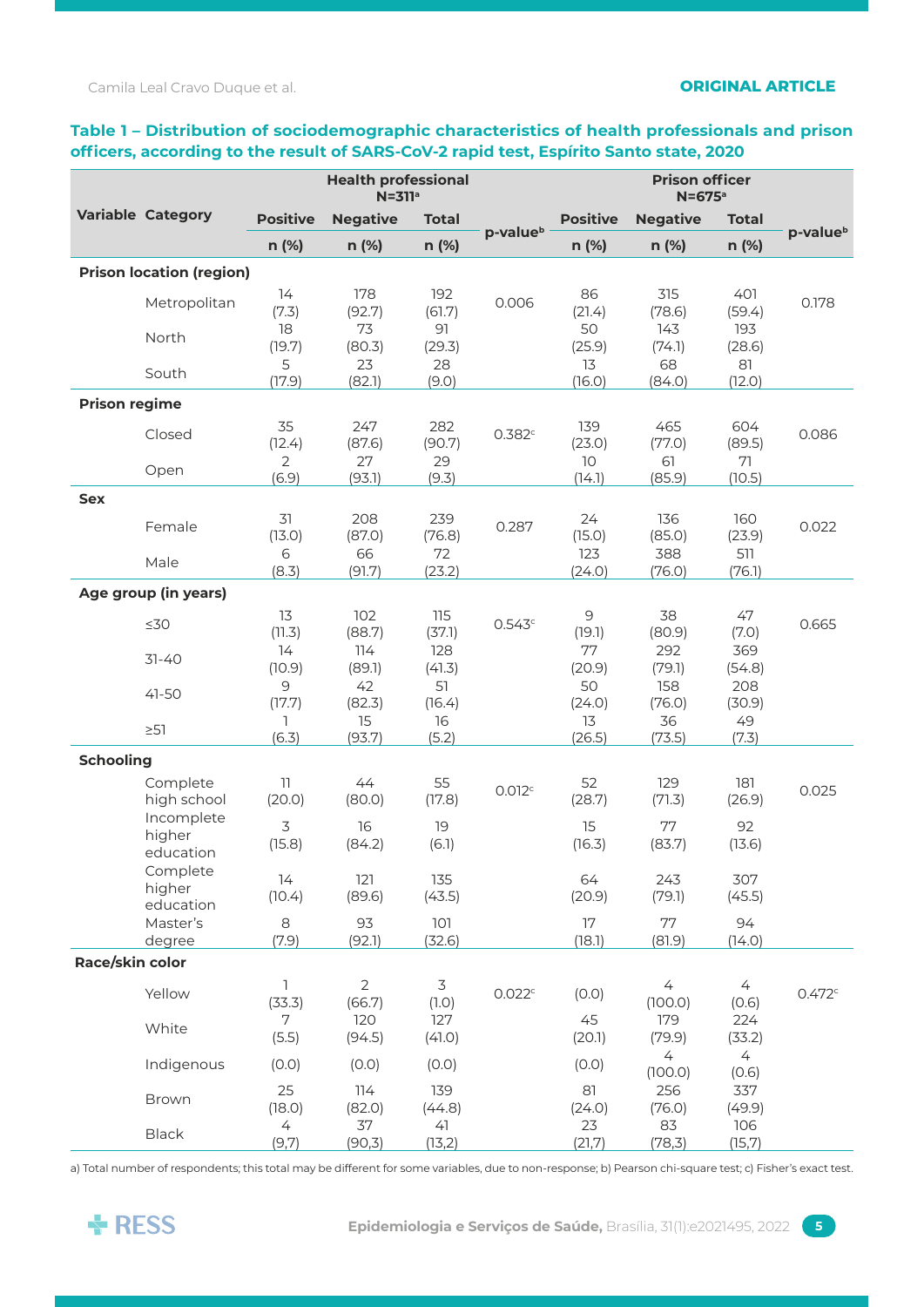hours (48.7% of health professionals and 94.3% of prison officers) (Table 2).

Among prison officers, positive cases for SARS-CoV-2 were more frequent in individuals who presented one symptom (13.4%), although 59.7% of the prison officers who tested positive for SARS-Cov-2 did not present any symptoms. Among health professionals who had positive test results, 64.9% did not report covid-19 symptoms. Regarding prison officers, a higher proportion of positive results was observed among individuals working 20-hour shifts (63.6%), compared to other working time regimes: 31.3% for 30 hours and 20.4% for 40 hours (p=0.001) (Table 2).

**Table 2 – Distribution of the number of symptoms, comorbidities, health service seeking and handwashing habits among health professionals and prison officers, according to the result of SARS-CoV-2 rapid test, Espírito Santo state, 2020**

|                                        |                                               |                          | <b>Health professional</b><br>$N = 311a$ |               |                      | <b>Prison officer</b><br>$N = 675$ <sup>a</sup> |                          |                 |                      |
|----------------------------------------|-----------------------------------------------|--------------------------|------------------------------------------|---------------|----------------------|-------------------------------------------------|--------------------------|-----------------|----------------------|
| <b>Variable</b>                        | <b>Category</b>                               |                          | <b>Positive Negative</b>                 | <b>Total</b>  |                      |                                                 | <b>Positive Negative</b> | <b>Total</b>    |                      |
|                                        |                                               | n (%)                    | $n$ (%)                                  | n (%)         | p-value <sup>b</sup> | n (%)                                           | $n$ (%)                  | n (%)           | p-value <sup>b</sup> |
| Number of symptoms in the last 15 days |                                               |                          |                                          |               |                      |                                                 |                          |                 |                      |
|                                        | None                                          | 24<br>(11.4)             | 186<br>(88.6)                            | 210<br>(67.5) | 0.342c               | 89<br>(20.3)                                    | 349<br>(79.7)            | 438<br>(64.9)   | 0.026                |
|                                        | $\mathbb{I}$                                  | 7<br>(17.9)              | 32<br>(82.1)                             | 39<br>(12.5)  |                      | 20<br>(17.4)                                    | 95<br>(82.6)             | 115<br>(17.0)   |                      |
|                                        | $\overline{2}$                                | 1<br>(3.6)               | 27<br>(96.4)                             | 28<br>(9.0)   |                      | 15<br>(32.6)                                    | 31<br>(67.4)             | 46<br>(6.8)     |                      |
|                                        | $\overline{3}$                                | $\mathbb{I}$<br>(7.7)    | 12<br>(92.3)                             | 13<br>(4.2)   |                      | 10<br>(28.6)                                    | 25<br>(71.4)             | 35<br>(5.2)     |                      |
|                                        | $\geq 4$                                      | $\overline{4}$<br>(19.1) | 17<br>(80.9)                             | 21<br>(6.8)   |                      | 15<br>(36.6)                                    | 26<br>(63.4)             | 41<br>(6.1)     |                      |
|                                        | Access to health services in the last 15 days |                          |                                          |               |                      |                                                 |                          |                 |                      |
|                                        | <b>No</b>                                     | 30<br>(12.6)             | 208<br>(87.4)                            | 238<br>(77.5) | 0.580                | 126<br>(22.3)                                   | 439<br>(77.7)            | 565<br>(83.8)   | 0.782                |
|                                        | Yes                                           | 7<br>(10.1)              | 62<br>(89.9)                             | 69<br>(22.5)  |                      | 23<br>(21.1)                                    | 86<br>(78.9)             | 109<br>(16.2)   |                      |
| <b>Number of comorbidities</b>         |                                               |                          |                                          |               |                      |                                                 |                          |                 |                      |
|                                        | None                                          | 23<br>(10.1)             | 206<br>(89.9)                            | 229<br>(73.6) | 0.150c               | 117<br>(22.3)                                   | 408<br>(77.7)            | 525<br>(77.8)   | 0.972c               |
|                                        | 1                                             | 12<br>(18.8)             | 52<br>(81.2)                             | 64<br>(20.6)  |                      | 25<br>(21.4)                                    | 92<br>(78.6)             | 117<br>(17.3)   |                      |
|                                        | $\overline{2}$                                | $\mathbb{I}$<br>(6.7)    | 14<br>(93.3)                             | 15<br>(4.8)   |                      | 5<br>(21.7)                                     | 18<br>(78.3)             | 23<br>(3.4)     |                      |
|                                        | 3                                             | 1<br>(33.3)              | 2<br>(67.7)                              | 3<br>(1.0)    |                      | 1.<br>(14.3)<br>ı.                              | 6<br>(85.7)<br>2         | 7<br>(1.0)<br>3 |                      |
|                                        | $\geq 4$                                      | (0.0)                    | (0.0)                                    | (0.0)         |                      | (33.3)                                          | (66.7)                   | (0.5)           |                      |
|                                        | <b>Hand hygiene habits</b>                    |                          |                                          |               |                      |                                                 |                          |                 |                      |
|                                        | No                                            | (0.0)                    | 3<br>(100.0)                             | 3<br>(1.0)    | 0.521c               | $\mathbb{I}$<br>(8.3)                           | 11<br>(91.7)             | 12<br>(1.8)     | 0.247c               |
|                                        | Yes                                           | 37<br>(12.1)             | 269<br>(87.9)                            | 306<br>(99.0) |                      | 148<br>(22.3)                                   | 515<br>(77.7)            | 663<br>(98.2)   |                      |

To be continued

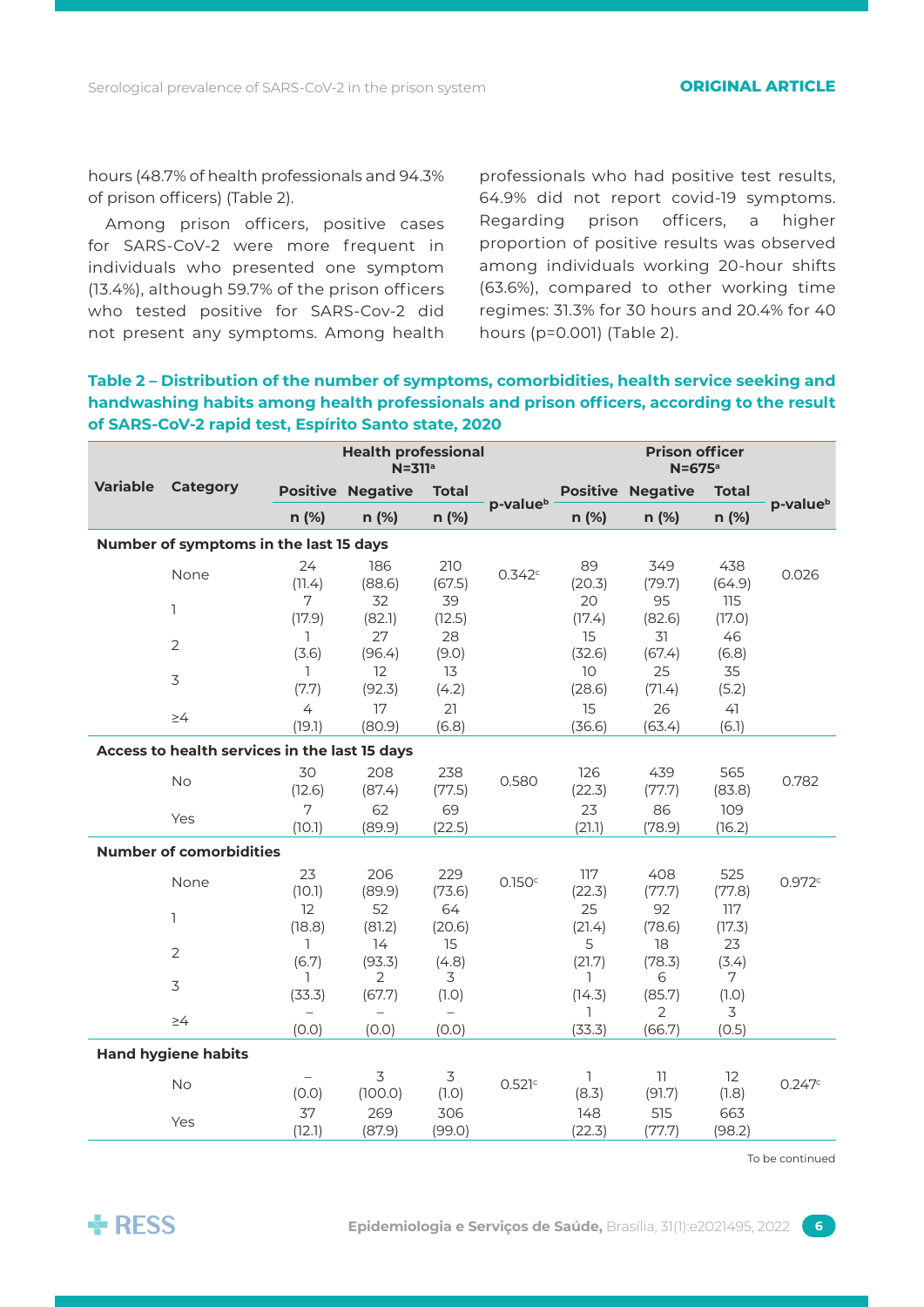### Continuation

**Table 2 – Distribution of the number of symptoms, comorbidities, health service seeking and handwashing habits among health professionals and prison officers, according to the result of SARS-CoV-2 rapid test, Espírito Santo state, 2020**

|                                                 |                                                                    | <b>Health professional</b><br>$N = 311a$ |                          |                     | <b>Prison officer</b><br>$N = 675$ <sup>a</sup> |                           |                          |                     |                      |
|-------------------------------------------------|--------------------------------------------------------------------|------------------------------------------|--------------------------|---------------------|-------------------------------------------------|---------------------------|--------------------------|---------------------|----------------------|
| <b>Variable</b>                                 | Category                                                           |                                          | <b>Positive Negative</b> | <b>Total</b>        | p-value <sup>b</sup>                            |                           | <b>Positive Negative</b> | <b>Total</b>        |                      |
|                                                 |                                                                    | n (%)                                    | n (%)                    | n (%)               |                                                 | n (%)                     | n (%)                    | n (%)               | p-value <sup>b</sup> |
| Use of public transportation to commute to work |                                                                    |                                          |                          |                     |                                                 |                           |                          |                     |                      |
|                                                 | <b>No</b>                                                          | 24<br>(12.7)                             | 165<br>(87.3)            | 189<br>(61.0)       | 0.817                                           | 130<br>(21.4)             | 477<br>(78.6)            | 607<br>(90.1)       | 0.101                |
|                                                 | Yes                                                                | 13<br>(10.7)                             | 108<br>(89.3)            | 121<br>(39.0)       |                                                 | 18<br>(26.9)              | 49<br>(73.1)             | 67<br>(9.9)         |                      |
|                                                 | Frequency of daily use of public transportation to commute to work |                                          |                          |                     |                                                 |                           |                          |                     |                      |
|                                                 | Does not use<br>4 times or                                         | 24<br>(12.6)<br>10                       | 166<br>(87.4)<br>77      | 190<br>(61.1)<br>87 | 0.812c                                          | 131<br>(21.6)<br>9        | 477<br>(78.4)<br>34      | 608<br>(90.1)<br>43 | 0.178                |
|                                                 | more                                                               | (11.5)                                   | (88.5)                   | (28.0)              |                                                 | (20.9)                    | (79.1)                   | (6.4)               |                      |
|                                                 | Up to 3 times                                                      | 3<br>(8.8)                               | 31<br>(91.2)             | 34<br>(10.9)        |                                                 | 9<br>(37.5)               | 15<br>(62.5)             | 24<br>(3.5)         |                      |
|                                                 | Average daily commute time using public transportation             |                                          |                          |                     |                                                 |                           |                          |                     |                      |
|                                                 | Does not use                                                       | 24<br>(12.6)                             | 166<br>(87.4)            | 190<br>(61.1)       | 0.641c                                          | 131<br>(21.6)             | 477<br>(78.4)            | 608<br>(90.1)       | 0.506c               |
|                                                 | Less than 30<br>minutes                                            | ı<br>(6.7)                               | 14<br>(93.3)             | 15<br>(4.8)         |                                                 | 3<br>(37.5)               | 5<br>(62.5)              | 8<br>(1.2)          |                      |
|                                                 | Between<br>30 and 60<br>minutes                                    | 3<br>(7.1)                               | 39<br>(92.9)             | 42<br>(13.5)        |                                                 | 5<br>(20.0)               | 20<br>(80.0)             | 25<br>(3.7)         |                      |
|                                                 | More than 60<br>minutes                                            | 9<br>(14.1)                              | 55<br>(85.9)             | 64<br>(20.6)        |                                                 | 10 <sup>°</sup><br>(29.4) | 24<br>(70.6)             | 34<br>(5.0)         |                      |
| <b>Weekly workload</b>                          |                                                                    |                                          |                          |                     |                                                 |                           |                          |                     |                      |
|                                                 | 20 hours                                                           | 5<br>(12.2)                              | 36<br>(87.8)             | 41<br>(13.2)        | 0.285                                           | 14<br>(63.6)              | 8<br>(36.4)              | 22<br>(3.3)         | 0.001                |
|                                                 | 30 hours                                                           | 9<br>(7.6)                               | 109<br>(92.4)            | 118<br>(38.1)       |                                                 | 5<br>(31.3)               | 11<br>(68.7)             | 16<br>(2.4)         |                      |
|                                                 | 40 hours                                                           | 23<br>(15.2)                             | 128<br>(84.8)            | 151<br>(48.7)       |                                                 | 130<br>(20.4)             | 506<br>(79.6)            | 636<br>(94.3)       |                      |

a) Total number of respondents; this total may be different for some variables, due to non-response; b) Pearson chi-square test; c) Fisher's exact test.

With regard to workers who had positive test results in the group of health professionals, the most prevalent symptom was myalgia (10.8%), while in the group of prison officers, fatigue (13.4%) and myalgia (12.2%) were the most frequent symptoms. Test positivity was associated with the presence of heart palpitations in the group of health professionals (p=0.024), while among prison officers, it was associated with the symptoms of anosmia (p=0.021), fatigue (p=0.002) and palpitations (p=0.014) (Figure 1).

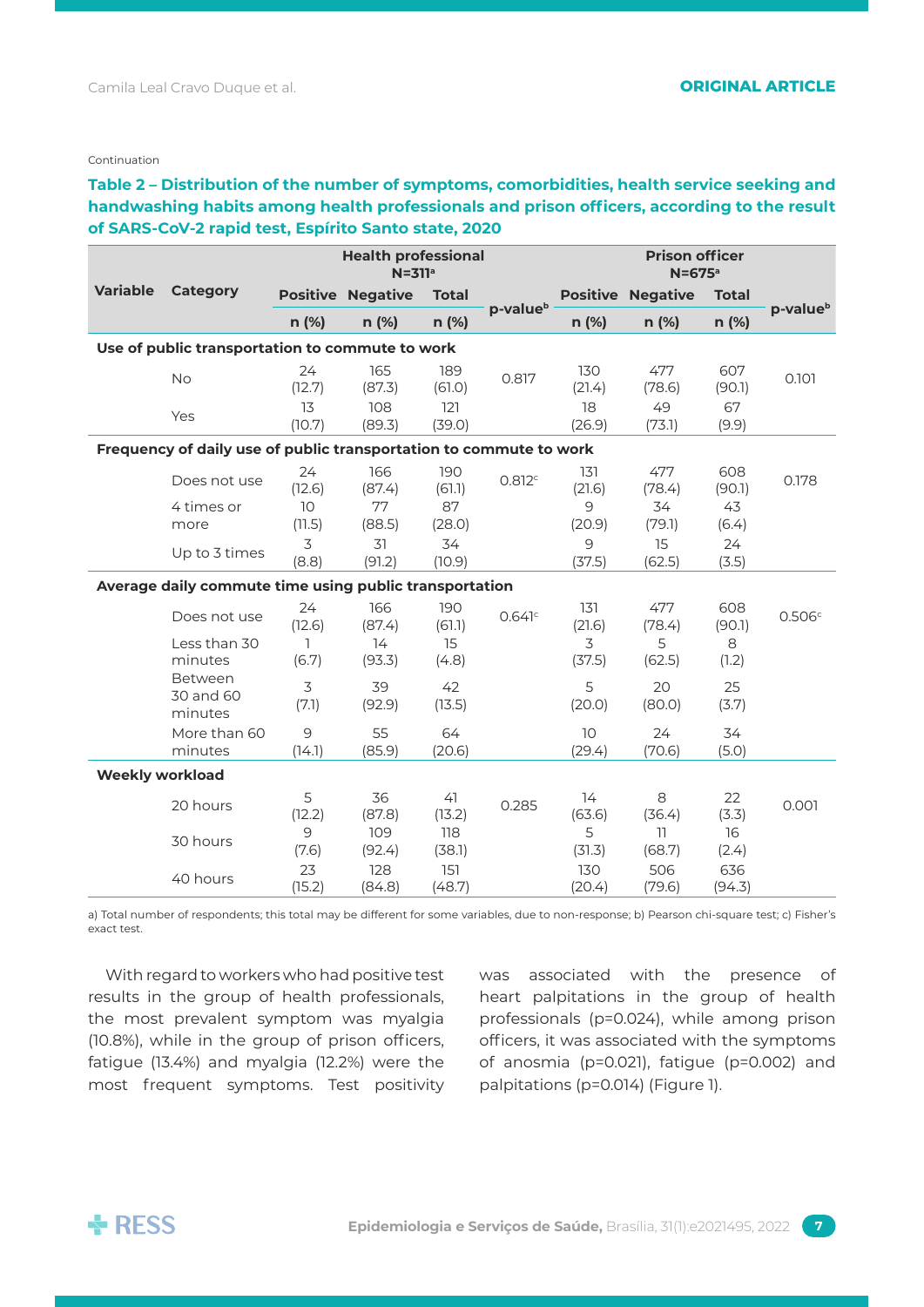



Legend: p-po = p-value – prison officers; p-hp = p-value– health professionals.

Figure 2 shows the comorbidities reported by health professionals and prison officers, among those who had positive test results. Regarding health professionals, the distribution of comorbidities ranged from no cases of kidney disease, tuberculosis and cancer to 16.2% of asthma or bronchitis. Among prison officers, this distribution ranged from 0.7% of kidney disease and tuberculosis to 12.8% of hypertension. Finally, among health professionals, the presence of heart disease was associated with test positivity (p=0.006).

### **Discussion**

Among the prison staff who took part in this study, the sorological prevalence of SARS-CoV-2 infection was 11.9% in health professionals, and 22.1% in prison officers. Data from DEPEN revealed that 24.7% of the tests performed on prison staff nationwide showed a positive result,<sup>5</sup> indicating a small difference regarding national data.

Data disclosed and collected by the CNJ (Conselho Nacional de Justiça) until the

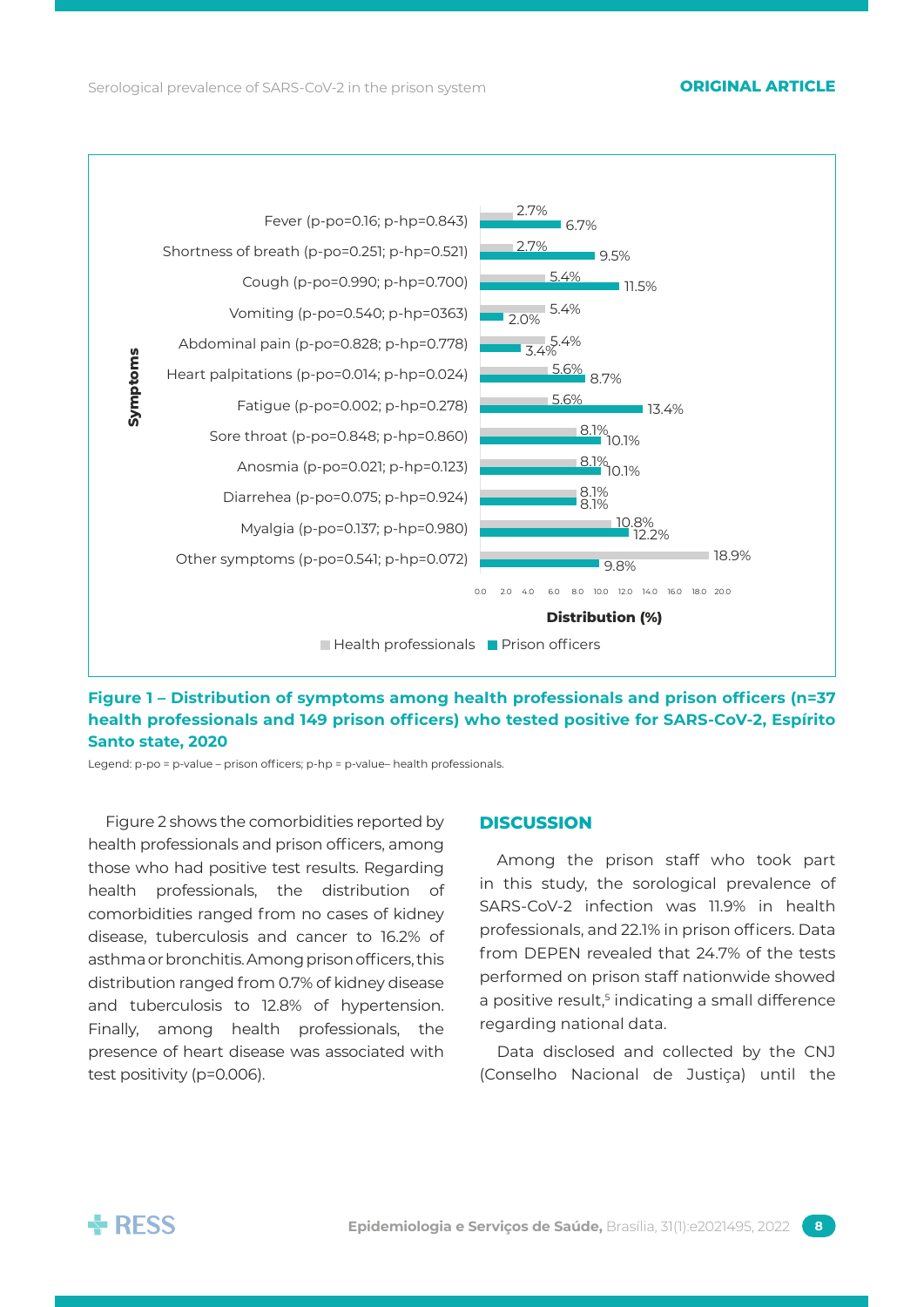

# **Figure 2 – Distribution of comorbidities among health professionals and prison officers (n=37 health professionals and 149 prison officers) who tested positive for SARS-CoV-2, Espírito Santo state, 2020**

Legend: p-po = p-value – prison officers; p-hp = p-value– health professionals.

end of September 2020 showed that the contamination rate of SARS-CoV-2 among prison staff in the country was three times as high as that found in the general population, given that this group recorded 7,694.5 cases per 100,000 professionals, while in the general population, there were 2,258.2 cases per 100,000 inhabitants. In the same period, the contamination rate among the PDL was 3,774.4 cases per 100,000 prisoners.9

A study conducted with 1,163 emergency service workers in Porto Alegre, capital city of Rio Grande do Sul, showed a prevalence of more than 80% exposure to SARS-CoV-2, and an antibody production of 5.5% – 1.6 times as high as the proportion of antibodies developed by the municipal population.<sup>10</sup>

An ongoing research on data updated on August 30<sup>th</sup>, 2021, conducted with health professionals providing care to those with COVID-19, in the metropolitan regions of Porto Alegre, Fortaleza, capital city of Ceará, Belém, capital city of Pará, São Paulo, and Recife, capital city of Pernambuco, showed that 40.5% of these professionals had COVID-19 infection and 35.3% psychiatric symptoms.<sup>11</sup>

For nursing professionals, the information collected by the Federal Nursing Council, regarding the time interval between March 20<sup>th</sup> and May 28<sup>th</sup>, 2020, showed 17,414 suspected and 5,732 confirmed cases, and 134 deaths occurred in that period in Brazil. With regard to other characteristics evaluated, the Southeast region presented the highest number of cases and deaths, the age group with the most reported cases was 31-40, and the highest case fatality ratio among men.<sup>12</sup> These findings corroborate data from this study, in which a higher frequency of positive test results among health professionals aged 31 to 40 years working in the prison system was also observed.

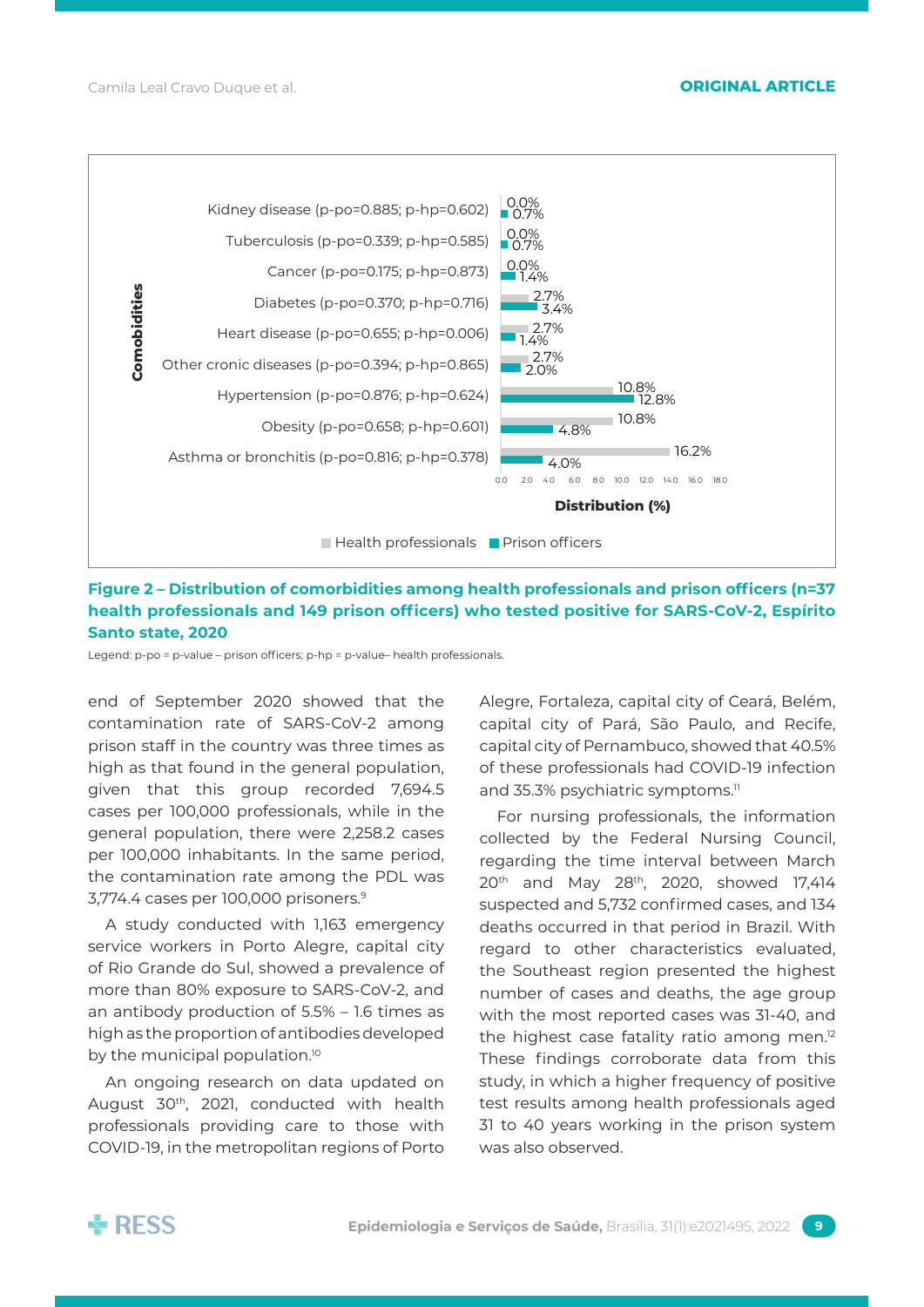A cross-sectional study conducted at a university hospital in São Paulo assessed the prevalence of SARS-Cov-2 infection among symptomatic health professionals using the RT-PCR test. Data showed that 42.4% of the symptomatic professionals presented a positive result.13 As in the study conducted in São Paulo, the present study did not find a significant difference in the prevalence of comorbidities among professionals with positive or negative test results. Regarding symptoms, the same study conducted in São Paulo showed that anosmia and eye pain were independently associated with infection positivity, while in this study, anosmia, fatigue and palpitation were significant.

In March 2020, WHO published a guidance entitled 'Preparedness, Prevention and Control of COVID-19 in prisons and other places of detention', aimed to assist countries in developing specific plans for these detention settings to deal with COVID-19. The document reinforces the importance for each country to be prepared to respond to possible scenarios for the disease. Therefore, countries should adjust and tailor their approach to the local context, in order to identify, manage and treat the disease<sup>14</sup>

In Brazil, the CNJ published its Recommendation No. 62, 2020, with preventive measures against the spread of coronavirus infection in criminal and socioeducational justice systems. Actions aimed at release and non-imprisonment of individuals in risk groups (the elderly, pregnant women and people with chronic conditions), health actions (restriction of visits, frequent hygiene of cells and common spaces), screening persons deprived of liberty at prison entrance, as well as professionals and visitors, and isolation for suspected or confirmed COVID-19 cases, are among the main recommended measures.<sup>15.16</sup>

Taking into consideration both aforementioned documents, the Fundação Instituto Oswaldo Cruz (Fiocruz) has developed

a booklet addressed to health professionals and managers working in the prison system, adding information about the COVID-19 pandemic in the context of Brazilian prison system.<sup>17</sup> Among the main contributions of Fiocruz's document, the following measures stand out: (i) the adoption of changes in daily routine, such as suspension of visits and separation of elderly prisoners and people with chronic diseases; (ii) early COVID-19 testing in individuals with compatible symptoms; (iii) the notification of suspected COVID-19 cases with flu-like symptoms within 24 hours, and the inclusion of PDL and prison staff in the epidemiological surveillance system; and, finally, (iv) keeping health professionals and prison officers informed about the regulations for the monitoring and treatment of cases of the disease.17.18 The booklet also advises that for comprehensive health care and psychosocial support, a COVID-19 contingency plan should be developed at local levels, including both intervention strategies and the guarantee of specialized health care within the scope of the Brazilian National Health System.<sup>17</sup>

The State Secretariat of Justice of Espírito Santos has developed a COVID-19 Contingency Plan to be adopted by the prison units in the state, with recommendations for identifying, preventing and coping with COVID-19 in the prison system, establishing general guidelines for the prevention and management of suspected and/or confirmed cases. The Plan recommends, among other measures, the screening of suspected COVID-19 cases using a questionnaire and temperature measurement of people at prison entrance such as PDL, prison staff and visitors.19.20

It is worth highlighting that, the prison environment is unhealthy and favors the spread of the virus, $4$  as well as the inadequate working conditions of prison staff contribute to aggravate this scenario. In 2019, the Tribunal de Contas do Estado de São Paulo inspected the São Paulo prison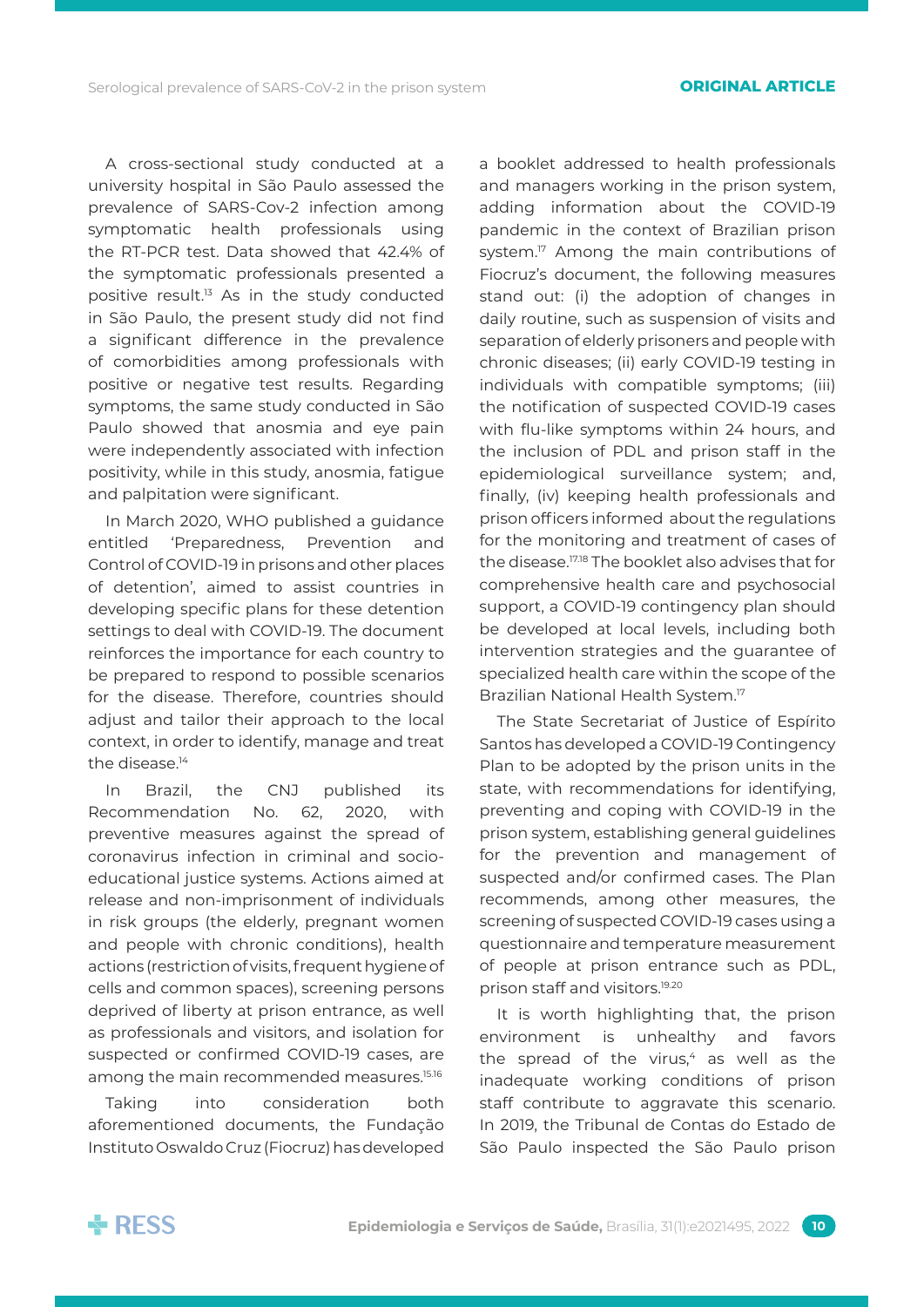system, responsible for the largest number of prisoners in the country,<sup>21</sup> and found: the inmate-to-prison officer ratio was 9.8 to 1, in prisons in São Paulo, twice as high as the maximum recommended by the Conselho Nacional de Política Criminal e Penitenciária, which is an inmate-to-prison officer ratio of 5 to 1.22 In the same period, it could be seen that many prisons did not have a team with a minimum number of health professionals (18), according to the recommendations of the Interministerial Ordinance of the Ministry of Health and Ministry of Justice, No. 1,777/2003,<sup>23</sup> and the National Policy for Comprehensive Health Care of People Deprived of Liberty in the Prison System.

This study presents limitations regarding the design, and it is not possible to determine the causality between the variables studied and the positive test result to ensure that the confounding factors are equally distributed among the groups, or even to portray the reality of the moment when the research was conducted. Another limitation of this study lies

in the impossibility of distinguishing whether SARS-CoV-2 was active or past infection, due to a single test result for IgG and IgM antibodies. During data collection, no worker was hospitalized due to severe manifestations of COVID-19.

Given this scenario, it is worth highlighting the challenge experienced by managers and professionals from different areas in coping with the COVID-19 pandemic, showing the weaknesses of the country's penal system. All these aspects have been aggravated by the precarious situation that Brazilian prison system has been facing, in addition to overcrowding, devaluation and insufficient number of professionals, among other aspects. It is worth mentioning that the Brazilian state has a constitutional duty to guarantee the protection of individuals in its custody, as well as to provide adequate working conditions for its employees, with the objective of ensuring the maintenance of the health and well-being of these citizens.

### **AuthorS' contribution**

Duque CLC, Macedo LR, Bianchi EN and Silva AI collaborated with data interpretation and preparation of preliminary versions. Maciel ELN and Sá RT collaborated with the study conception or design, and the critical reviewing of intellectual content. Jabor PM, Gomes CC, Cardoso OA, Lira P, Magno Filho SJS and Zanotti RL collaborated with data collection and preparation of preliminary versions. Zandonade E collaborated with the study conception or design, data analysis and critical reviewing of intellectual content. All authors have approved the final version of the manuscript and declared themselves to be responsible for all aspects of the work, including ensuring its accuracy and integrity.

### **CONFLICTS OF INTEREST**

The authors declared that they have no conflicts of interest.

**Correspondence:** Ethel Leonor Noia Maciel | ethel.maciel@gmail.com **Received on:** 02/06/2021 | **Approved on:** 05/12/2021 **Associate editor:** Doroteia Aparecida Höfelmann



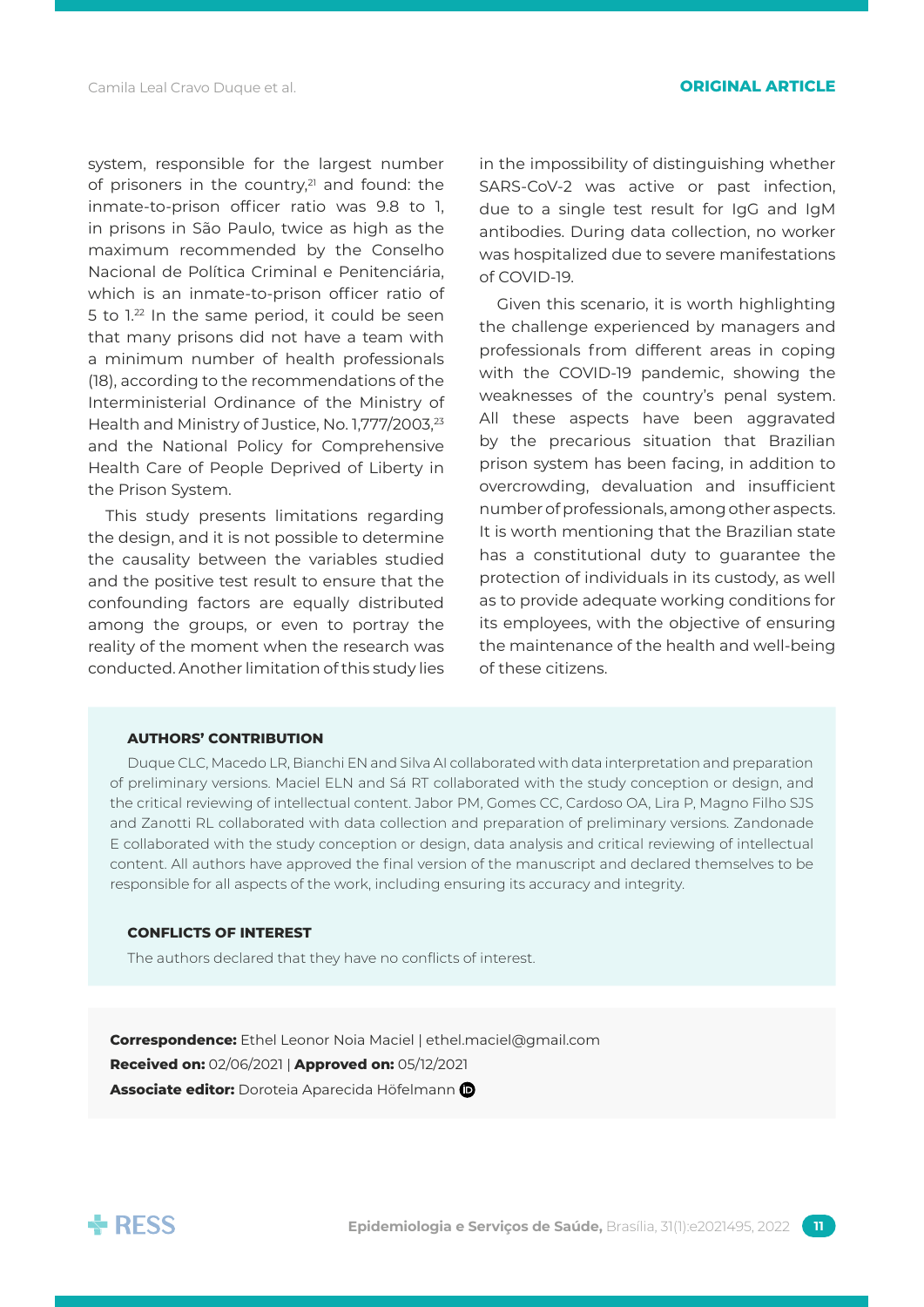## **References**

- 1. Baqui P, Bica I, Marra V, Ercole A, van der Schaar M. Ethnic and regional variations in hospital mortality from COVID-19 in Brazil: a cross-sectional observational study. Lancet Glob Health. 2020;8(8):e1018-26. doi: 10.1016/S2214-109X(20)30285-0
- 2. Ribeiro KB, Ribeiro AF, Veras MASM, Castro MC. Social inequalities and COVID-19 mortality in the city of São Paulo, Brazil. Int J Epidemiol. 2021:50(3):732-42. doi: 10.1093/ije/dyab022
- 3. Kinner SA, Young JT, Snow K, Southalan L, Lopez-Acuña D, Ferreira-Borges C, et al. Prisons and custodial settings are part of a comprehensive response to COVID-19. Lancet Public Heal. 2020;5(4):e188-9. doi: 10.1016/S2468-2667(20)30058-X
- 4. Ministério da Justiça e Segurança Pública (BR). Departamento Penitenciário Nacional. Levantamento nacional de informações penitenciarias – período de julho à dezembro de 2019. Taxa de aprisionamento e déficit de vagas por ano [Internet]. Brasília: Ministério da Justiça e Segurança Pública [atualizado 2020 jun 24; citado 2021 mar 2]. Disponível em: https://app.powerbi.com/w?r=eyJrIj oiZWI2MmJmMzYtODA2MC00YmZiLWI4M2ItNDU2ZmIyZjFjZGQ0IiwidCI6ImViMDkwNDIwLTQ0NGM tNDNmNy05MWYyLTRiOGRhNmJmZThlMSJ9
- 5. Conselho Nacional de Justiça (BR). Departamento Penitenciário Nacional. Boletim CNJ de monitoramento Covid-19: registro de casos e óbitos. Brasília: CNJ; 2021.
- 6. Nowotny KM, Seide K, Brinkley-Rubinstein L. Risk of COVID-19 infection among prison staff in the United States. BMC Public Health. 2021;21(1):1036. doi: 10.1186/s12889-021-11077-0
- 7. Fundação Oswaldo Cruz. Covid-19 e a população privada de liberdade. Rio de Janeiro: Fiocruz; 2020.
- 8. World Health Organization. Population-based age-stratified seroepidemiological investigation protocol for COVID.19 virus infection, 17 March 2020 [Internet]. Geneva: WHO; 2020 [updated 2020 apr 04; cited 2020 july 17]. Available from: https://apps.who.int/iris/handle/10665/331656
- 9. Conselho Nacional de Justiça (BR). Covid-19: contaminação entre servidores de prisões é três vezes maior que a geral [Internet]. Brasília: CNJ; 2020 [atualizado 2020 set 30; citado 2021 mar 17]. Disponível em: https://www.cnj.jus.br/covid-19-contaminacao-entre-servidores-de-prisoes-e-tres-vezes-maiorque-a-geral/
- 10. Federação das Santas Casas e Hospitais Beneficentes, Religiosos e Filantrópicos do RS. Estudo realizado entre profissionais de saúde aponta elevada exposição ao coronavírus [Internet]. Porto Alegre: Federação das Santas Casas e Hospitais Beneficentes, Religiosos e Filantrópicos do RS; 2020 [citado 2021 Mar 17]. Disponível em: https://federacaors.org.br/estudo-realizado-entre-profissionais-desaude-aponta-elevada-exposicao-ao-coronavirus/
- 11. Instituto de Avaliação de Tecnologia em Saúde. Projeto avalia saúde mental de profissionais em atuação na pandemia [Internet]. Porto Alegre: IATS, 2020 [atualizado 2020 maio 1; citado 2021 ago 30]. Disponível em: https://www.iats.com.br/26-dos-profissionais-de-saude-apresentam-sintomasindicativos-de-depressao-ou-ansiedade-aponta-estudo/e https://datastudio.google.com/u/0/ reporting/66637ba4-e0a3-4b24-ac41-0c9331d07e5b/page/est2B
- 12. Duprat IP, Melo GC. Análise de casos e óbitos pela COVID-19 em profissionais de enfermagem no Brasil. Rev. Bras. Saúde Ocup. 2020;45:e30. doi: 10.1590/2317-6369000018220
- 13. Buonafine CP, Paiatto BNM, Leal FB, Matos SF, Morais CO, Guerra GG, et al. High prevalence of SARS-CoV-2 infection among symptomatic healthcare workers in a large university tertiary hospital in São Paulo, Brazil. BMC Infect Dis. 2020;20(1):917. Doi: 10.1186/s12879-020-05662-8
- 14. World Health Organization. Regional Office for Europe. Preparedness, prevention and control of COVID-19 in prisons and other places of detention. Interim guidance; 15 March 2020 [Internet]. [updated 2020 mar 25; cited 2021 apr 14]. Available from: http://www.euro.who.int/\_\_data/assets/pdf\_ file/0019/434026/Preparedness-prevention-and-control-of-COVID-19-in-prisons.pdf?ua=1